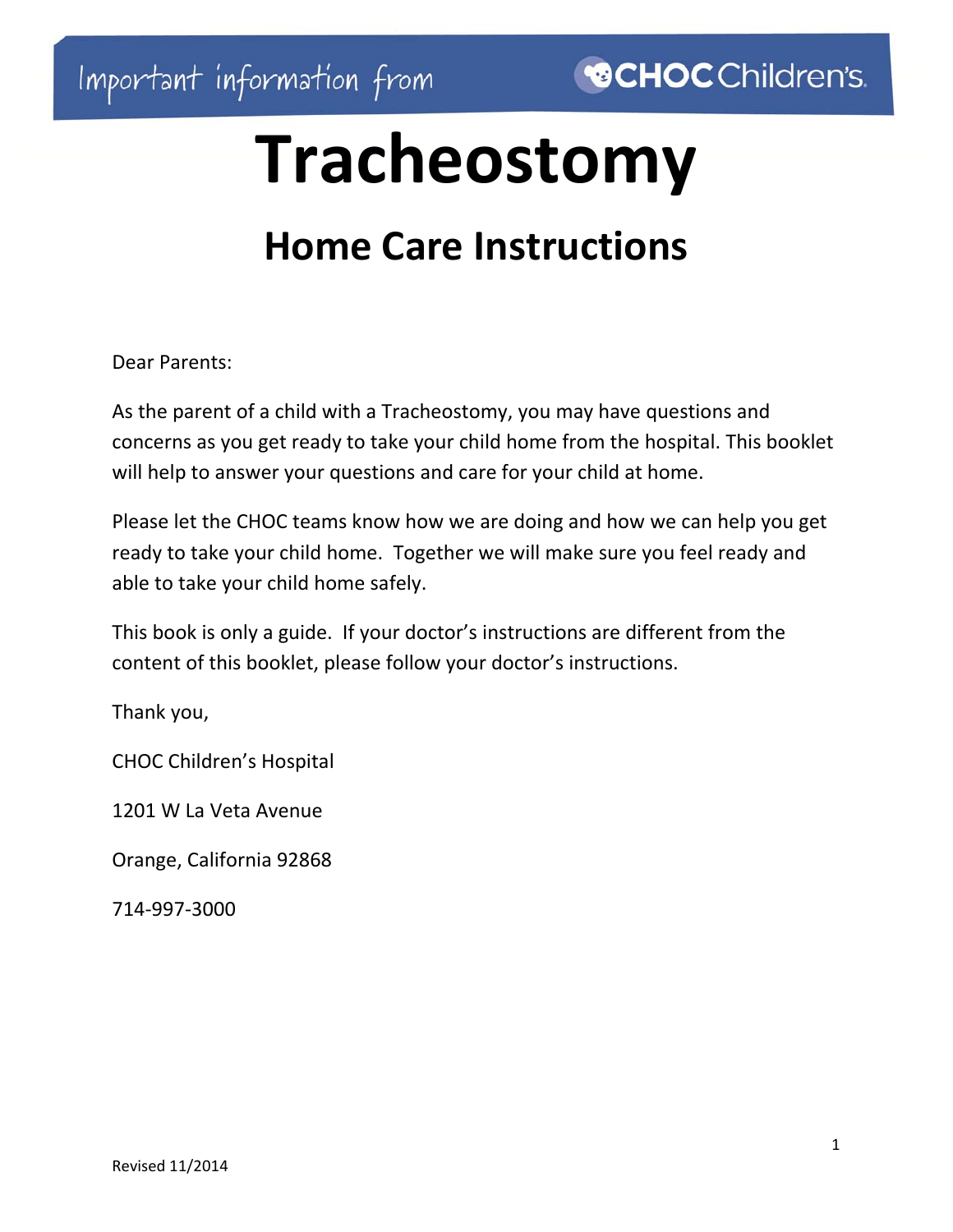# **Table of Contents**

| What is a Tracheostomy?                                 | Page 3  |
|---------------------------------------------------------|---------|
| Tracheostomy Tie Change                                 | Page 4  |
| Changing the Tracheostomy Tube                          | Page 6  |
| Cleaning the Tracheostomy Tube of Inner Canula          | Page 7  |
| <b>Cleaning Suction Catheters and Connecting Tubing</b> | Page 8  |
| Recipe for Sterile Water and Normal Saline              | Page 9  |
| <b>Tracheostomy Suctioning</b>                          | Page 10 |
| <b>Tracheostomy Care</b>                                | Page 11 |
| <b>Tracheostomy Emergency Plan</b>                      | Page 12 |
| Tracheostomy Care Discharge Instructions                | Page 13 |
| <b>Tracheostomy Home Supplies</b>                       | Page 14 |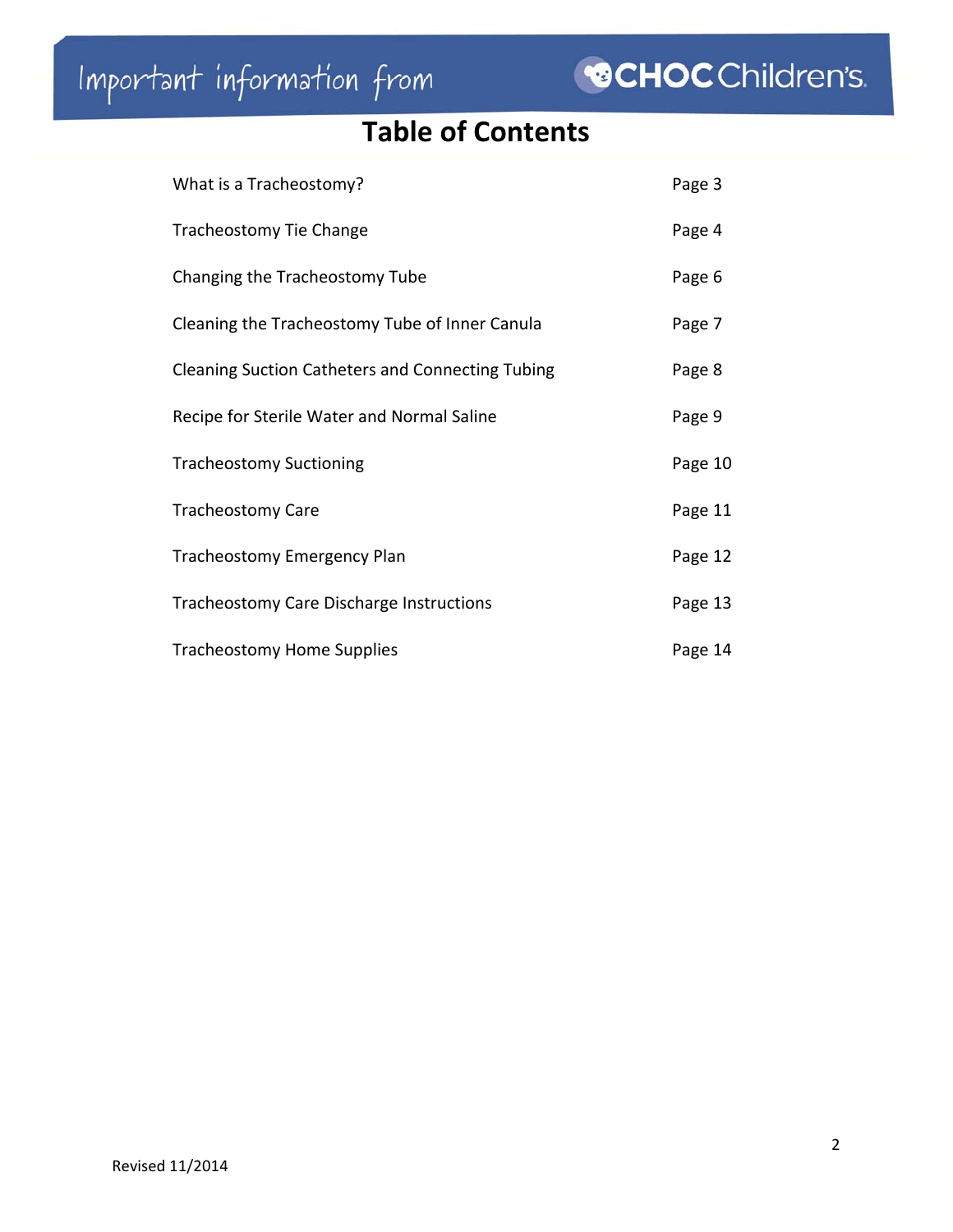# Important information from

# **What is a Tracheostomy?**

A Tracheostomy is a surgical procedure that creates an opening into windpipe (trachea). A tube is placed in the opening to keep it open. It is an alternative way of breathing.



There are different types of Trach tubes. Your child's doctor will decide which kind of tube your child will need. Trach tubes also come in a single or double cannula (inner cannula). Infants or smaller children always have a single cannula. Older children or adults may have the double cannula.

#### **Parts of the Trach tube:**

- Obturator: Used to guide the tube into the opening when changing the Trach tube.
- Flange/Neck Plate: "Wings" on the Trach tube that the ties are secured to. The flange will have the brand and size of Trach tube printed on it.
- Cannula: Part of the Trach tube that is inside the windpipe.
- Inner Cannula: Part that is inside the cannula of a double cannula Trach. The inner cannula may be removed for cleaning.

#### **When is it used?**

A Tracheostomy may be done when your child has a problem with breathing or with the airway. If the upper airway is blocked, a Tracheostomy can go around the blockage to provide air to the lungs. It can also provide oxygen to the lungs and is used to clear secretions from the airway.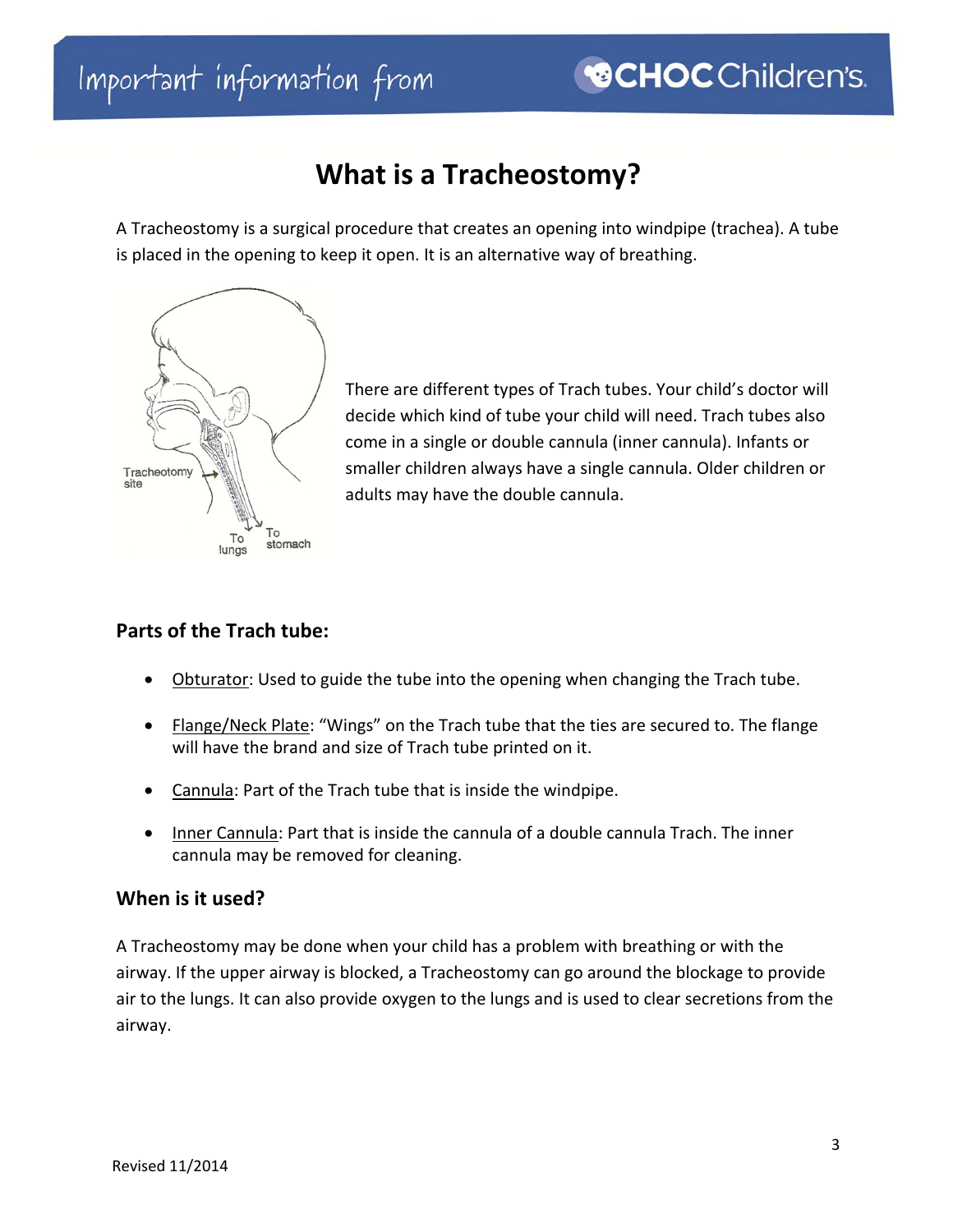### **Tracheostomy Tie Change**

You should have a second person helping you if your child is not able to hold still and until you feel comfortable changing the Tracheostomy ties. Ties should be changed daily, preferable at bath time, when dirty, and with Tracheostomy tube changes.

- **1.** Wash your hands very well with soap and water or hand gel.
- **2.** Get all the equipment you will need:
	- Velcro ties or twill tape or metal chain tie
	- **Scissors**
	- Tweezers
	- Suction set up
	- Extra tracheostomy tube the same size as the one in place and one that is a size smaller.
	- Resuscitation bag and mask
	- Blanket roll such as a rolled-up baby blanket
	- Blanket to use as a mummy restraint, if necessary
- **3.** Prepare tracheostomy ties by cutting one end off each tie at an angle and cutting a 1 cm long slit (or creating a puncture hole through the tape with the end of a tweezers) at each end pointed end. (Figure 1)
- **4.** Hold down child using mummy wrap if needed.
- **5.** Place the rolled blanket under the shoulders to expose the Tracheostomy area.
- **6.** Remove old trach ties:
	- Option 1 (best method): Uses 2 people. One person assists by holding trach tube securely to prevent decannulation (trach comes out). The second person cuts and removes old trach ties without pulling on trach tube. (Figure 2)
	- Option 2: Uses 1 person. Slide old ties from the center of the hole to the top of the hole on both sides of the trach tube. Put new ties into the hole on both sides of the trach tube. Do not cut the old ties until new ties are in place and tied.
- **7.** Clean skin under the tie. Wash, rinse, and dry.



Figure 2

Figure 1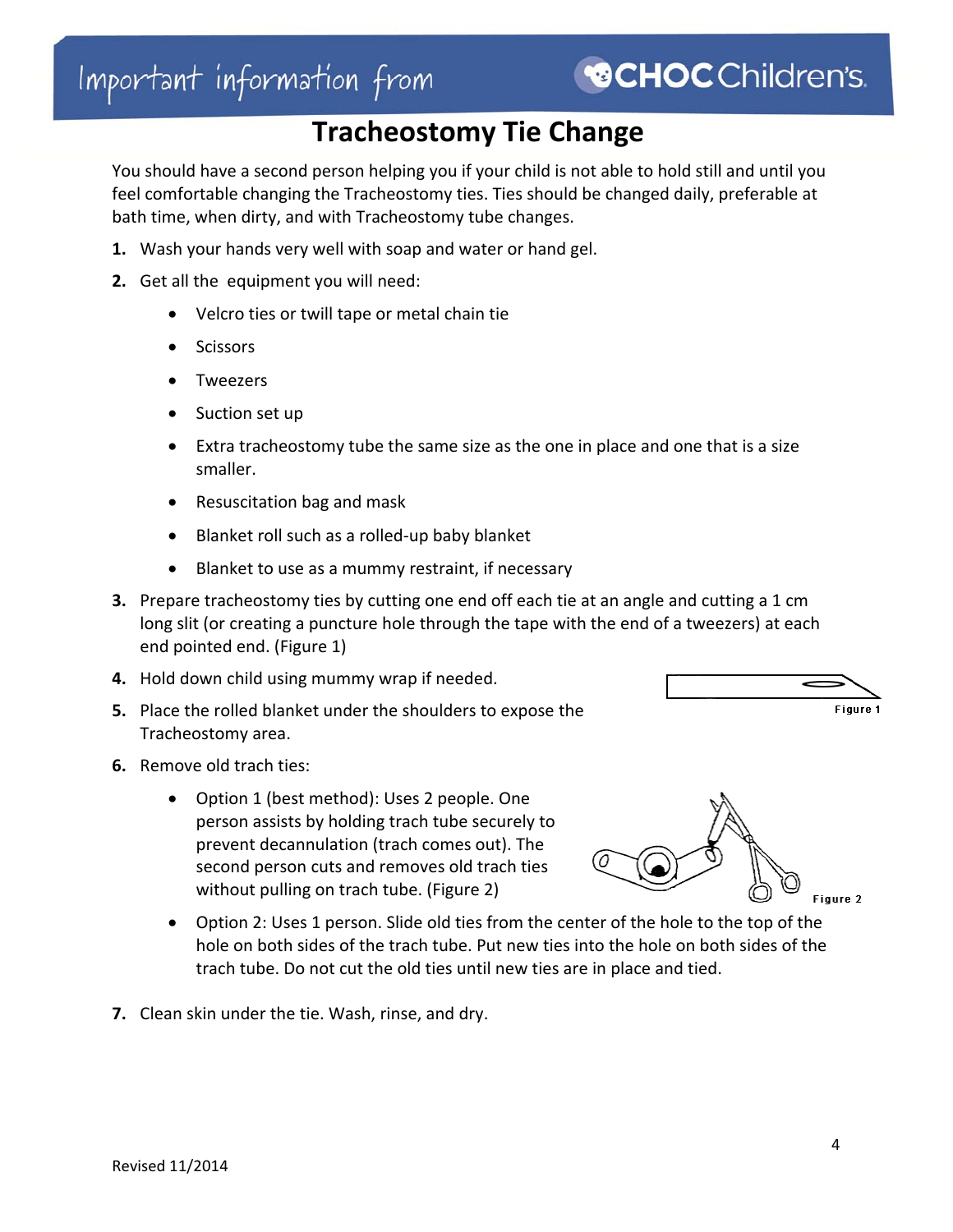# Important information from

**8.** Attach trach ties: Ties should fit snugly enough so one finger can be easily placed between tie and child's neck. If possible, check the tightness with the child lying down and sitting up with neck bent toward chest.

#### **Twill ties:**

- **a.** Insert pointed end of each tie through the hole on each side. Insert from front and direct tape in toward back of neck. (Figure 3)
- **b.** Pull along end of tie through the 1 cm slit. (Figure 4) Do again on the other side.

- **c.** Pull long end so loop is tight. Do again for other side. (Figure 5)
- **d.** Trach tie knot should be on the side of neck, switching to other side daily to prevent pressure area.
- **e.** Tie the ends of the tape in a loop around the neck to secure the trach tube.
- **f.** Apply gentle pressure until the ties are tight.
- **g.** Tie the end into a bow tie.
- **h.** Pull ends of bow tie through making a secure double knot. Tie one more loop, making it a triple knot.
- **i.** Cut off extra length after knot is tied

Figure 4

#### **Velcro tie:**

- **a.** Thread thin edge through hole on trach tube wing and fold back onto soft cloth of band.
- **b.** Repeat for the other side.
- **c.** Attach the two ends of the tie at the back of the neck. You may cut off extra material with scissors. Tie should allow one finger tip to be placed between child's neck and tie.
- **d.** Velcro ties can be used again. Wash by hand in mild soap and water, rinse and hang to dry. Check ties to see that velcro hold is strong.

#### **Metal chain tie:**

- **a.** Place 1 end of the tie through the hole on one side and secure.
- **b.** Secure the ends by placing last bead into clasp, making sure clasp is tight.
- **9.** Suctioning may be needed before, during and after the procedure



Figure 5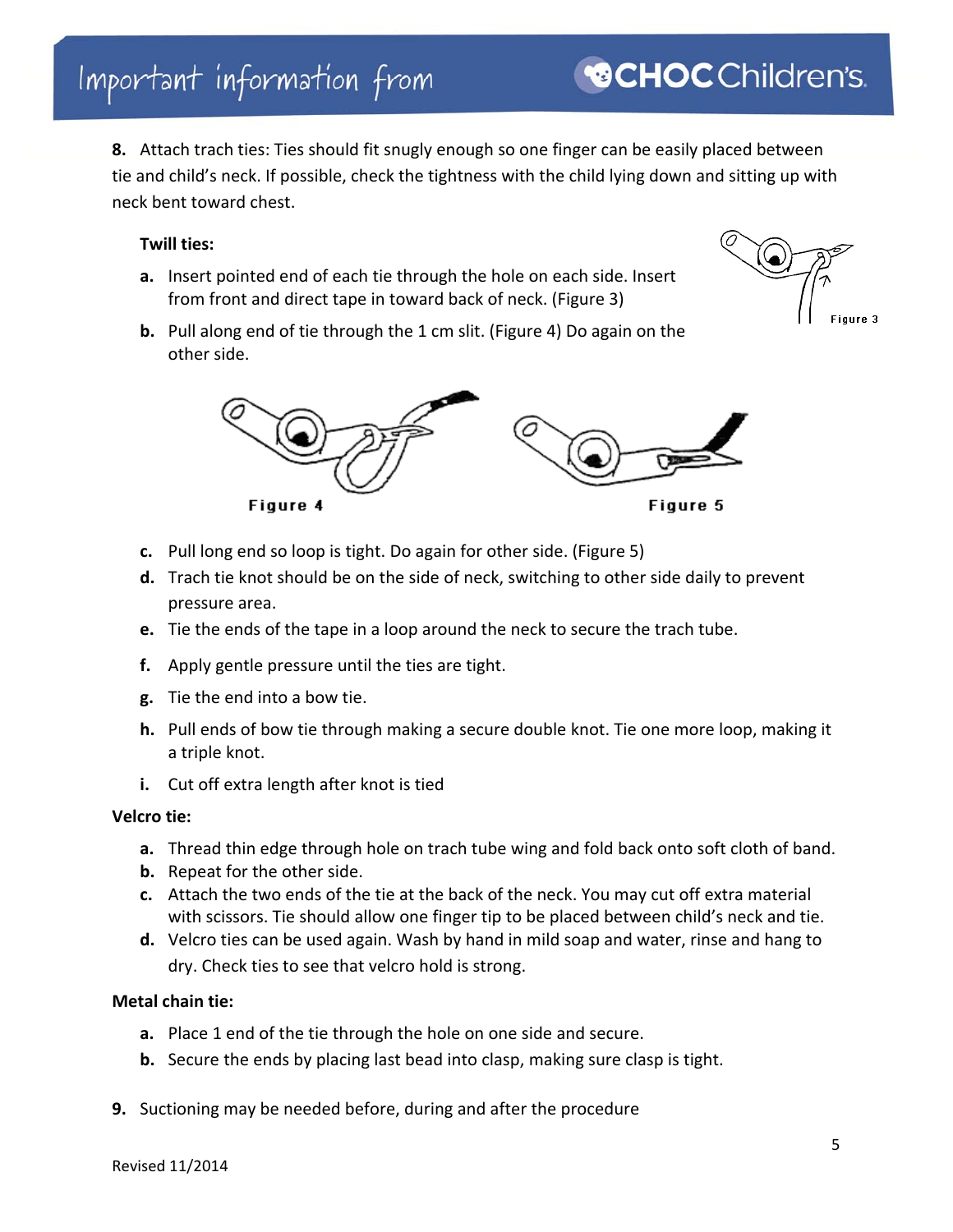# **Changing the Tracheostomy Tube**

Your doctor will tell you how often the trach tube should be changed. The trach tube must also be changed if it becomes blocked or comes out. Suction the trach tube first to see if you can remove any mucus. If the trach tube comes out, immediately reinsert a new tube.

- **1.** Wash your hands with soap and water or hand gel.
- **2.** Gather equipment
	- Trach tube (1‐same size, 1‐smaller size)
	- Scissors
	- Tweezers
	- Trach ties
	- Suction set up
	- Suction catheter
- Cotton tipped applicators (q-tips)
- Wash cloth, mild liquid soap and water
- Small blanket roll
- Water‐ soluble lubricant or sterile water
- Resuscitation bag with face mask

- Saline
- **3.** Prepare trach ties.
- **4.** Check new trach tube to ensure inner and outer cannula and obturator fit properly.
- **5.** Attach trach ties to trach tube.
- **6.** Insert the obturator into the outer cannula.
- **7.** If needed, lubricate tip of the new trach tube and obturator with normal saline, sterile water or sterile water‐soluble lubricant. Keep in clean package until needed. Keep inner cannula (if applicable) nearby until needed.
- **8.** Hold child using blanket if needed.
- **9.** Lay your child flat on his/her back. Place a small blanker roll under the shoulders to expose the trach area.
- **10.** Your child may need to be suctioned prior, during, and after the procedure.
- **11.** Cut the old trach ties or remove Velcro/metal ties while holding the trach tube in place.
- **12.** Remove the old trach tube.
- **13.** Insert tip of trach tube into opening until in place (use arching motion).
- **14.** Remove the obturator while holding onto the outer cannula firmly at the tabs.
- **15.** Listen for air exchange and suction if needed. If child is breathing well, secure ties.
- **16.** Clean old trach tubes. Do not discard or throw away the used trach tube.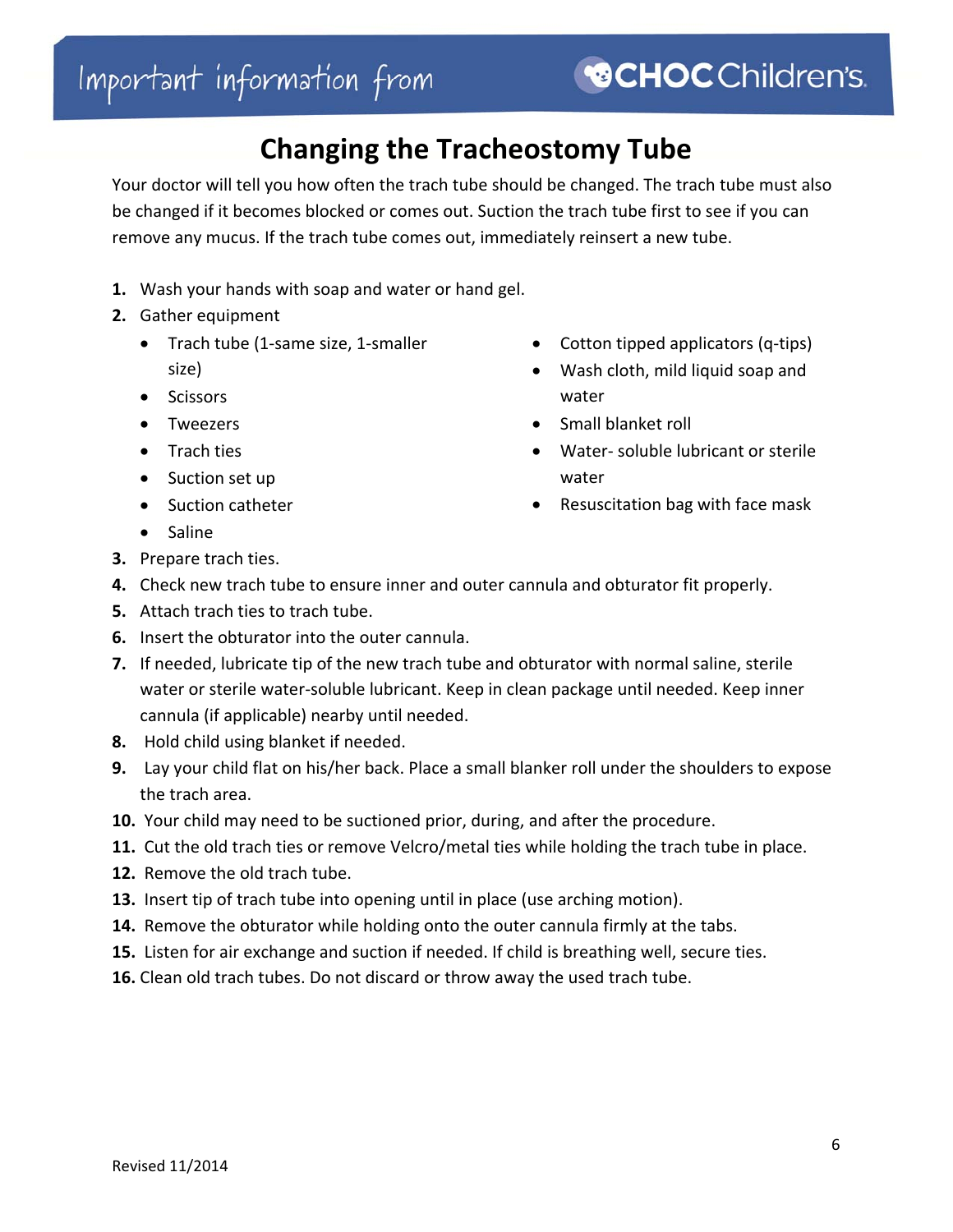# **Cleaning the Tracheostomy Tube or Inner Cannula**

Trach tubes should be cleaned every time they are changed. The inner cannula is a smaller tube that fits into the larger outer cannula. It should be changed daily and as needed for large amounts of secretions that may clog the tube. Some inner cannulas are disposable and only used once. Check with your nurse which inner cannula your child is using. If using a cuffed trach tube, the cuff should be rinsed gently in sterile saline; do not use any cleaning detergents.

- **1.** Wash hands very well with soap and water or hand gel.
- **2.** Gather supplies:
	- Mild liquid soap
	- Sterile or distilled water
	- White pipe cleaners
	- 2 clean bowls
	- Half strength Hydrogen Peroxide mixed with water if "crust" is present
	- Clean airtight container (i.e. jar, zip-lock bags)
- **3.** Pour small amount of mild liquid soap in warm water in one bowl. Pour sterile water into another bowl.
- **4.** To change the inner cannula:
	- a. Unlock the inner cannula: secure the outer cannula with one hand, remove the inner cannula with the other hand.
	- b. Insert a clean inner cannula and secure the lock.
- **5.** Place the dirty trach tube (without cuff), obturator, and inner cannula (if non-disposable) in the bowl with soap and water. Clean the inside of the tube with a pipe cleaner and cotton applicator with half strength hydrogen peroxide as needed to remove crusty secretions inside and out. It may be soaked for 10 minutes if needed.
- **6.** Rinse the tube in sterile or distilled water.
- **7.** Shake off extra water. Allow tube to air dry well on a clean paper towel.
- **8.** Store clean, dry tube in clean airtight container. Replace cleaned cannula at your child's bedside or wheelchair.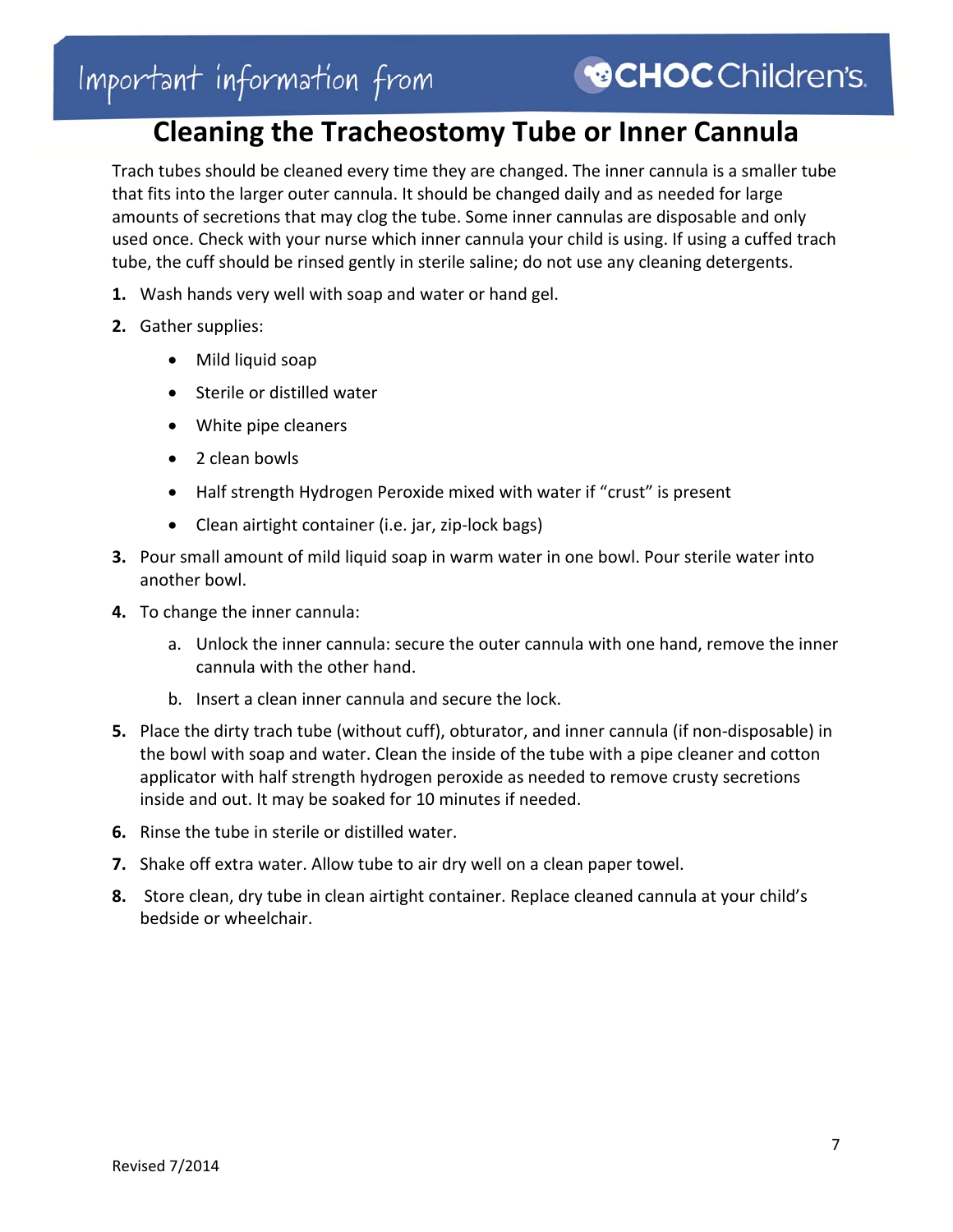### **Cleaning Suction Catheters & Connecting Tubing**

Suction catheters and connecting tubing can be safely reused when cleaned well. Suction catheters should be cleaned after each used. Connecting tubing should be cleaned when very dirty or at least twice a week.

- **1.** Wash hands very well with soap and water or hand gel.
- **2.** Gather supplies:
	- Paper towel
	- 2 jars (washed in hot soapy water)
	- Water
	- Mild liquid soap (e.g. Ivory dishwashing detergent)
- Sterile water
- Gloves
- Clean airtight container (i.e. jar, ziplock bag)
- Soiled connecting tubing and catheters
- Vinegar (white)
- 20cc syringe
- **3.** Wash the catheter/connecting tubing in warm water and mild liquid soap. Clean the inside with soapy water using a syringe.
- **4.** Rinse the catheter/connecting tubing in hot water. Rinse the inside with hot water using a syringe.
- **5.** Use a 20cc syringe to draw up sterile water and rinse the inside of the catheter/connecting tubing. Discard flushing solution outside of the clean container. Then dip and rinse the catheter/connecting tubing in the remaining sterile water.
- **6.** Allow the catheters/connecting tubing to air dry on a clean paper towel.
- **7.** You are now ready to store the catheters/connecting tubing.
- **8.** Store in a clean airtight container until ready to use**.** When ready to use, remove a catheter/connecting tubing from container.

**\*\*\*You should always have 2 containers for your catheters/ connecting tubing. One for "dirty" and one for "clean". Wash and store a new set of catheters each day.**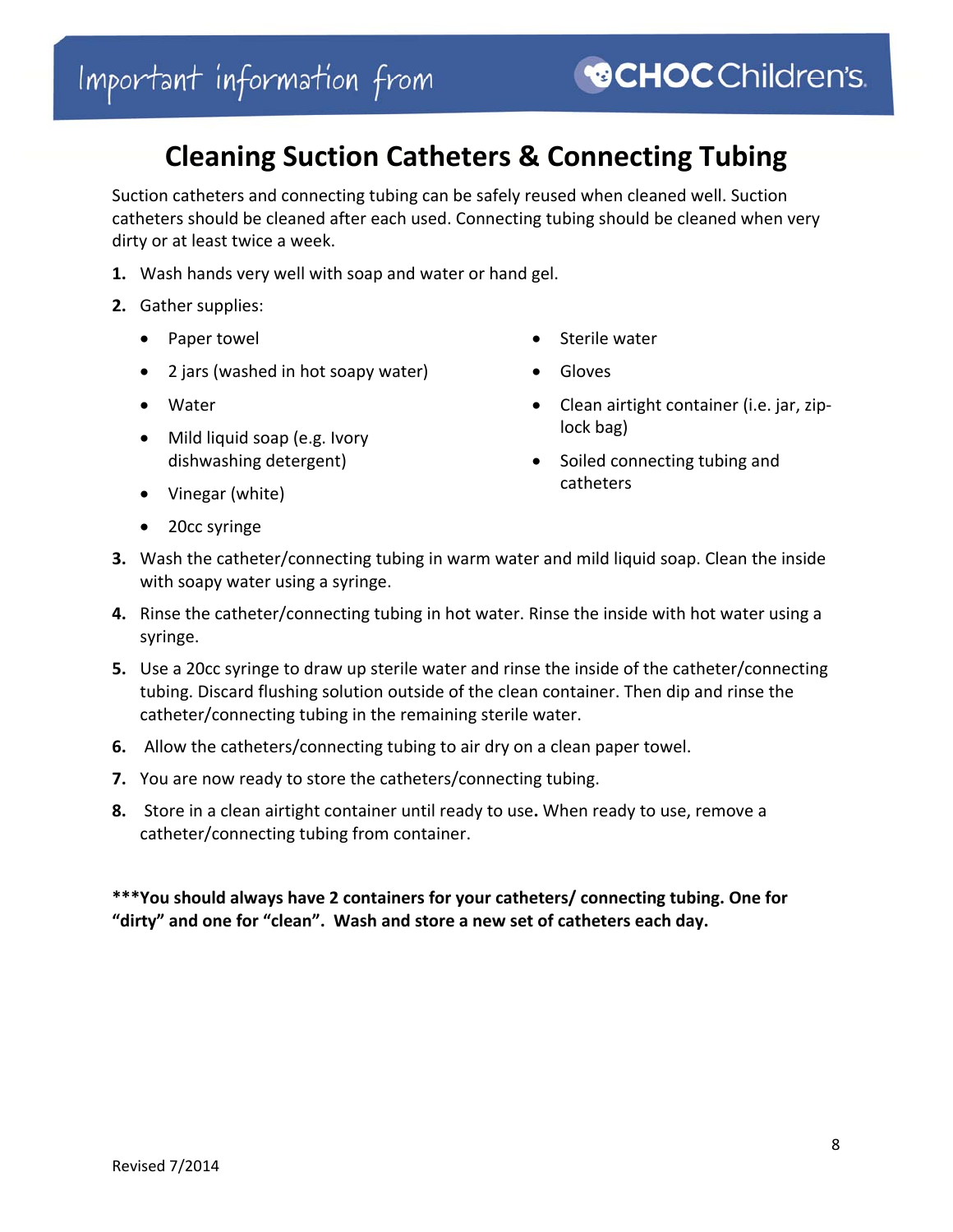### **Recipe for Sterile Water and Normal Saline**

#### **Supplies:**

(2) 1 quart glass jars with a well fitting lids Large cooking pan with cover (2) 1 quart distilled water 1 tablespoon non‐iodized salt

#### **Instructions for preparing jars:**

- 1. Thoroughly wash and rinse the jars and lids.
- 2. Completely cover jars and lids in a pan of tap water, cover and boil gently for 15 minutes.
- 3. Pour the water out of the pan and allow the jars and lids to cool in the pan.
- 4. Place the cooled jars and lids upright on a clean towel. Do not touch the inside of any of the items.

#### **Instructions for making Sterile Water and Normal Saline**:

- 1. For sterile water, boil one quart of distilled water fifteen (15) minutes.
- 2. For normal saline, add 1‐tablespoon table salt to one quart of distilled water; boil for fifteen (15) minutes. You may use the same pan.
- 3. Store the cooled solution in the sterile jar, tightly covered and in the fridge until ready to use.
- 4. Write the date on the label and put on the jar.

#### **REMEMBER:**

 Use the solution only by pouring it out of the jar. Do not pour any extra back into the jar. After three (3) days, throw away any leftover solution, re‐sterilize the jar and lid, and make a new solution.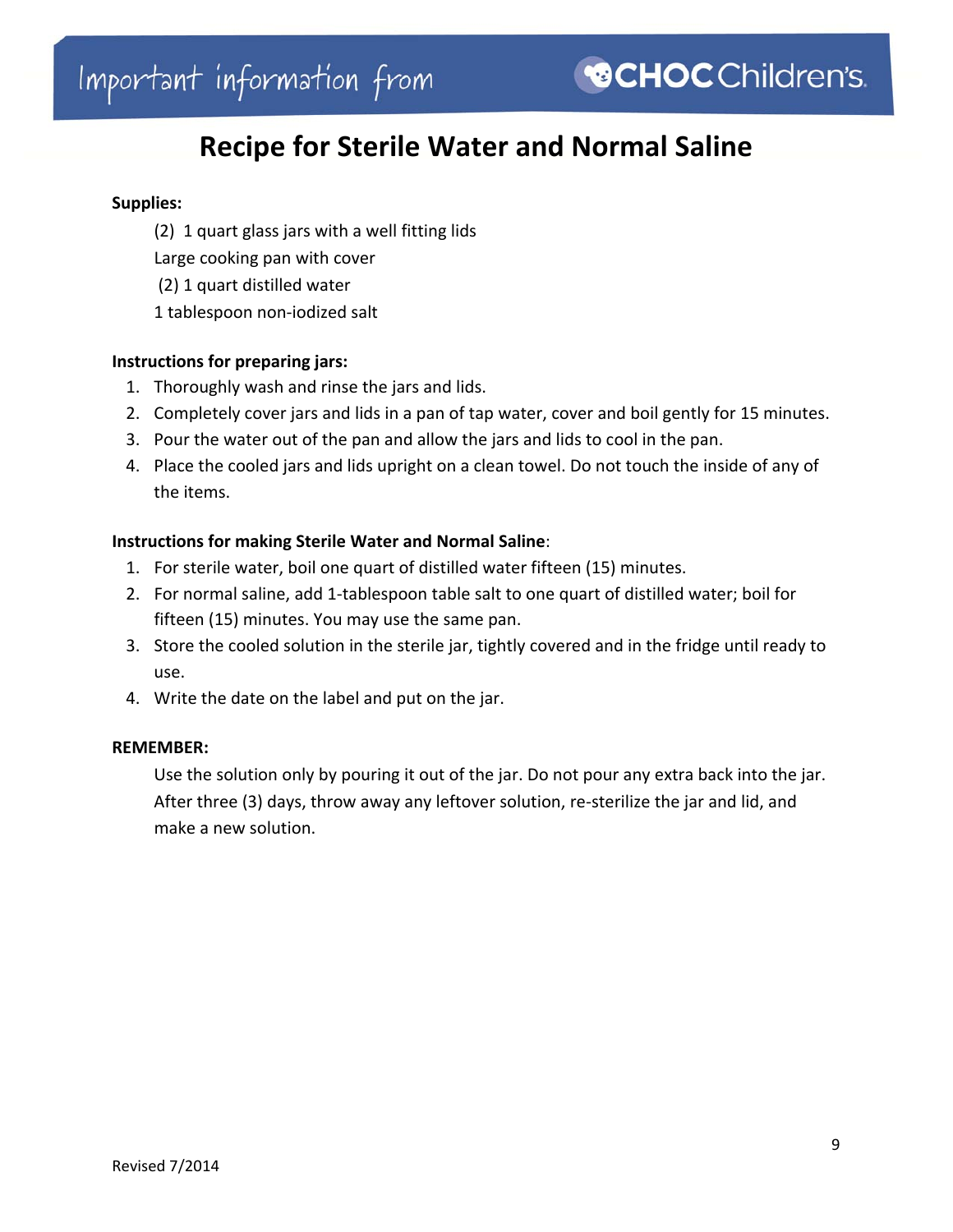### **Tracheostomy Suctioning**

Suctioning clears mucus secretions from the trachea (windpipe) when a child cannot cough it up. Watch for signs that your child may need suctioning:

- Increased gurgling, bubbling or coughing
- Upset or uneasy, crying
- Flaring nostrils
- Mouth, lips and fingernails may be pale, blue or dusky color
- Trouble eating
- Hollow in the neck area
- Skin under breast bone and between ribs pulls in
- Can't cough out secretions

Suctioning equipment can be reused if washed correctly. At home, gloves are not needed. However, if your child has an infection or you have cuts/sores on your hands, wear gloves.

- **1.** Gather equipment: suction catheter, machine, sterile water, normal saline.
- **2.** Wash hands very well with soap and water or hand gel before and after suctioning.
- **3.** Turn suction machine on and set the pressure. Suggested pressures:
	- Infant 50‐95 mm Hg Child 95‐115 mm Hg
	- Teen 95‐140 mm Hg
- **4.** Attach catheter to connecting tubing.
- **5.** Make sure suction machine and catheter are working by rinsing catheter with water.
- **6.** If secretions are thick, put a few drops of saline into the trach tube. This may make your child cough—this is normal and helps to loosen the mucus in the trach tube.
- **7.** Without applying suction, insert catheter into the trach tube to the length of the tube.
- **8.** Place thumb over the control of the catheter to create suction. Pull out the catheter while slowly turning the catheter between your fingers taking no more than 10 secs.
- **9.** If your child uses ventilator or oxygen, reconnect him/her at this time. Allow 30‐60 seconds between suctioning to restore oxygen and allow the lungs to re‐expand.
- **10.** Use water to clear secretions from suction tubing at the end and between suctioning.
- **11.** Repeat suctioning as needed until no more secretions can be heard. Be aware that too much suctioning may cause increased secretions or irritate the airway.
- 12. You may suction your child's mouth or nose after suctioning his/her trach. Once you put the catheter into your child's mouth or nose, you cannot put it back into the trach.
- **13.** If you only suction the trach, you may rinse the catheter with water; put it in the package and use again. Clean used catheters at the end of each day.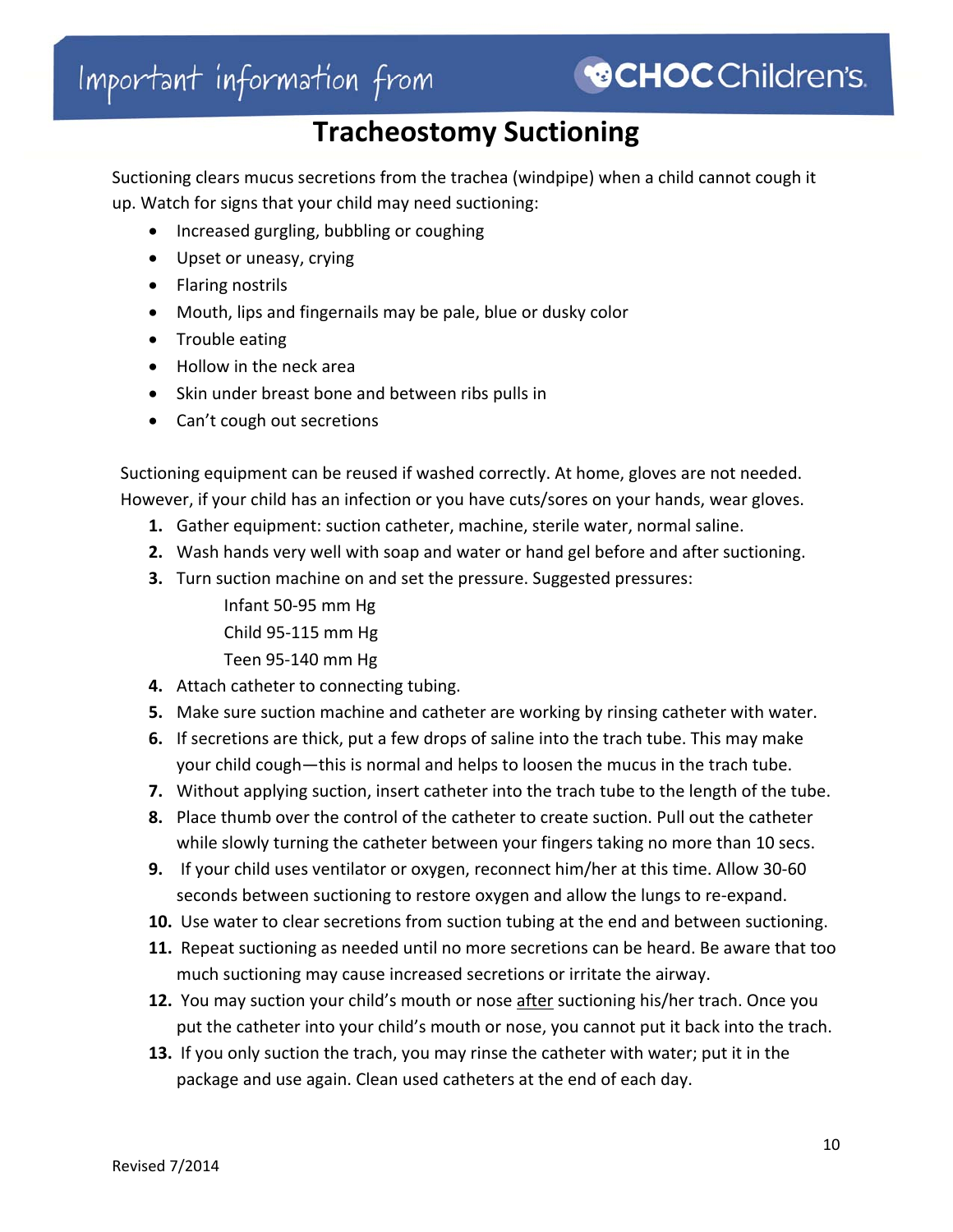### **Tracheostomy Care**

#### **Warning Signs of a Blocked Tracheostomy**

- Anxiety, scared looks
- Restlessness
- Trouble or refusing to eat
- Breathing fast
- Whistling sound when breathing
- Nostrils flare with each breath
- The mouth, lips, or fingernails are pale blue or dusky

 Skin between ribs, in the neck area, and under breastbone pull inwards with breaths Most commonly this is caused by a mucus plug. If you see any of these signs, immediately suction the trach tube. If the signs continue, change the trach tube and suction again. If the signs still persist after changing the tube call 911.

#### **Warning Signs of Infection—**Call your specialist if:

- Secretions are yellow/green or if they have a strange or bad smell.
- Secretions have bright red blood (not following a trach tube change).
- Your child has a fever or vomiting.

#### **Warning Signs of Dehydration**

- Your child has stopped wetting his/her diapers or is wetting a lot less.
- Your child goes to the bathroom less than 3 times a day.
- Pee is a darker color and smells.

Your child should be well‐hydrated so secretions are thin. Your child will need to drink more fluids when he or she is sick.

#### **Precautions for Parents**

- Water: No swimming or showering. Be careful at bath time. Use shallow water and don't splash water into trach. A trach mask, mist collar, or HME can be worn for extra protection. Never leave a child alone in the bathtub.
- Do not use powder, bleach, aerosol sprays or perfumes near a child with a trach.
- Prevent objects from entering the trach—sand, dust, insects, small toy pieces, etc.
- Do not let your child use sandboxes or play in the sand while the trach is in place.
- Watch play with other children so that toys, fingers, and food are not put into trach and that other children do not pull on the trach.
- Do not use clothing that blocks the trach tube such as crew necks, turtlenecks, and shirts that button in the back.
- Do not allow anybody to smoke near the child.
- Keep your child away from to people with colds or other contagious illnesses.
- Be sure your child has all their immunizations.
- Your child should get a yearly flu shot if recommended by your doctor.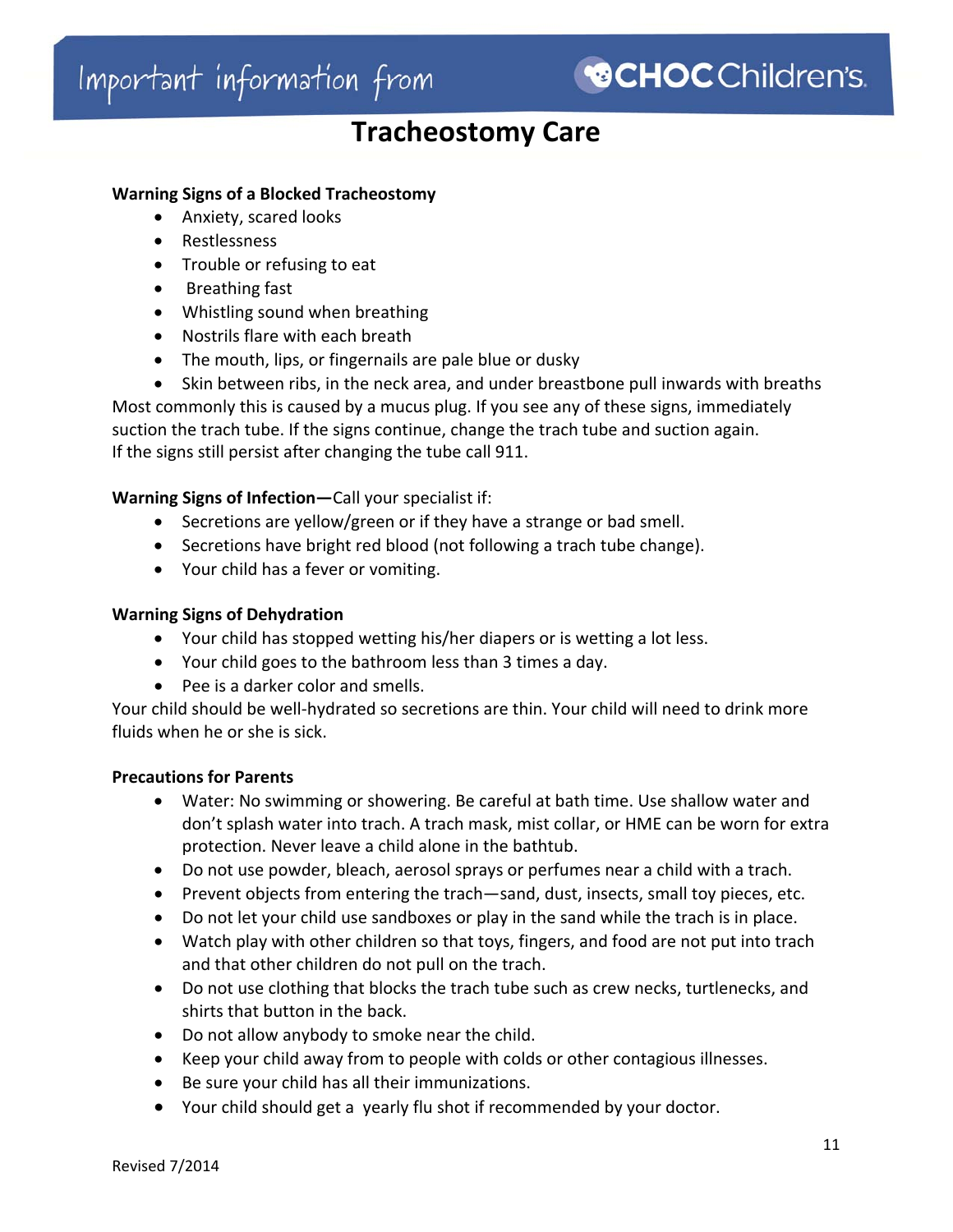# Important information from

# **Tracheostomy Emergency Plan**

Post CPR instructions near the child's bed.

Have emergency telephone numbers posted near each telephone.

Tell electric, gas, and phone companies that you have a child with a trach so that

your home is a priority in resuming services in the event of a power outage.

Tell local police and ambulances services know that you have a child with trach.

Let the Fire Department know that you have oxygen in your home.

Pack emergency bag to take with you every time you are away from home (even

for short walks or time outside).

#### **Emergency/Travel Bag List:**

- o Shoulder strap bag or small suitcase
- o Suction machine (battery‐operated portable machine)
- o Suction catheters
- o Saline in a screw top bottle
- o Sterile water in a screw top bottle
- o Tissue
- o K‐Y Jelly
- o Trach ties
- o Extra trach tube, same size and one size smaller
- o Hand sanitizer or disinfectant wipes
- o Blunt scissors
- o Gloves
- o Manual suction (feeding tube with 30cc syringe)
- o Connecting tubing for suction machine
- o Resuscitation bag (Ambu‐bag)
- o For an infant or toddler also include diapers, wet wipes, food/water/bottle, change of clothes, toys, seat or blanket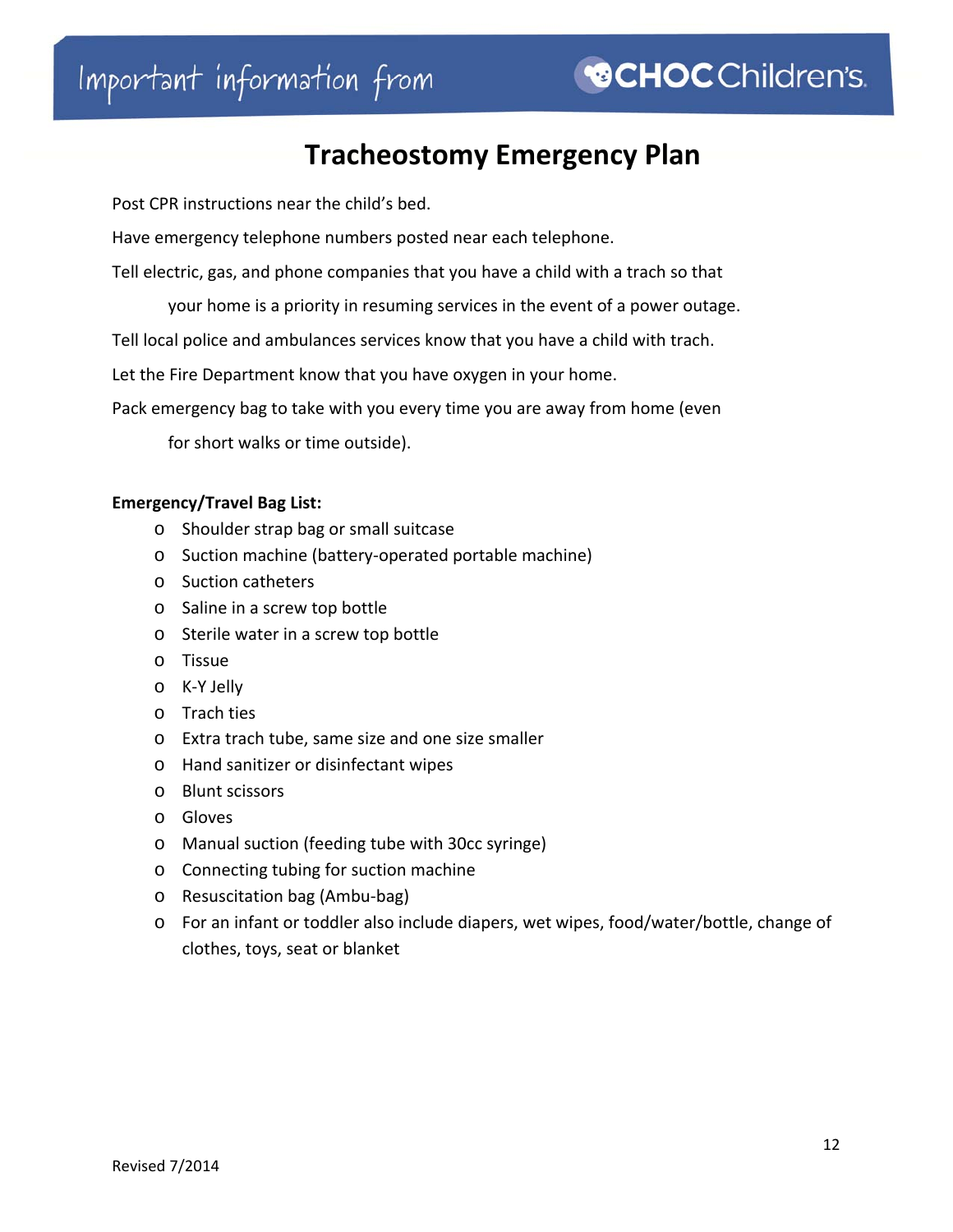# **Tracheostomy Care Discharge Instructions**

|  | 1. Emergency Telephone Numbers: |
|--|---------------------------------|
|--|---------------------------------|

|  |  | <b>Emergency Medical Services: 911</b> |
|--|--|----------------------------------------|
|--|--|----------------------------------------|

| Pediatrician: | Phone: |
|---------------|--------|
|               |        |
| ENT:          | Phone: |

| Pulmonologist: | Phone: |
|----------------|--------|
|                |        |

CHOC: (714) 997‐3000 or (800) 229‐CHOC (2462)

| Vendor: | Phone: |
|---------|--------|
|---------|--------|

| 2. Tracheostomy Tube Size: | Brand: |
|----------------------------|--------|
|----------------------------|--------|

**3. Suction Catheters** Size: \_\_\_\_\_\_\_\_\_\_\_

**4.** Suction the trach tube prior to feeding and as needed, using clean technique.

**5.** Skin care should be done 3 times a day the first 14 days and 2 times a day thereafter.

**6.** Trach ties should be changed daily, when they are wet or dirty, and with trach tube changes.

**7.** Cleaning of the inner cannula (if your child has one) should be done once a day, or more often if your child is having large amounts of secretions.

**8.** Call your Electric Company to tell them the medical equipment you have in your home so you will be a high priority for restoration of electrical power in the event of a power outage.

**9.** Call your Telephone Company to tell them your child's medical problems may require emergency care so you will be placed in a high priority list for reconnection.